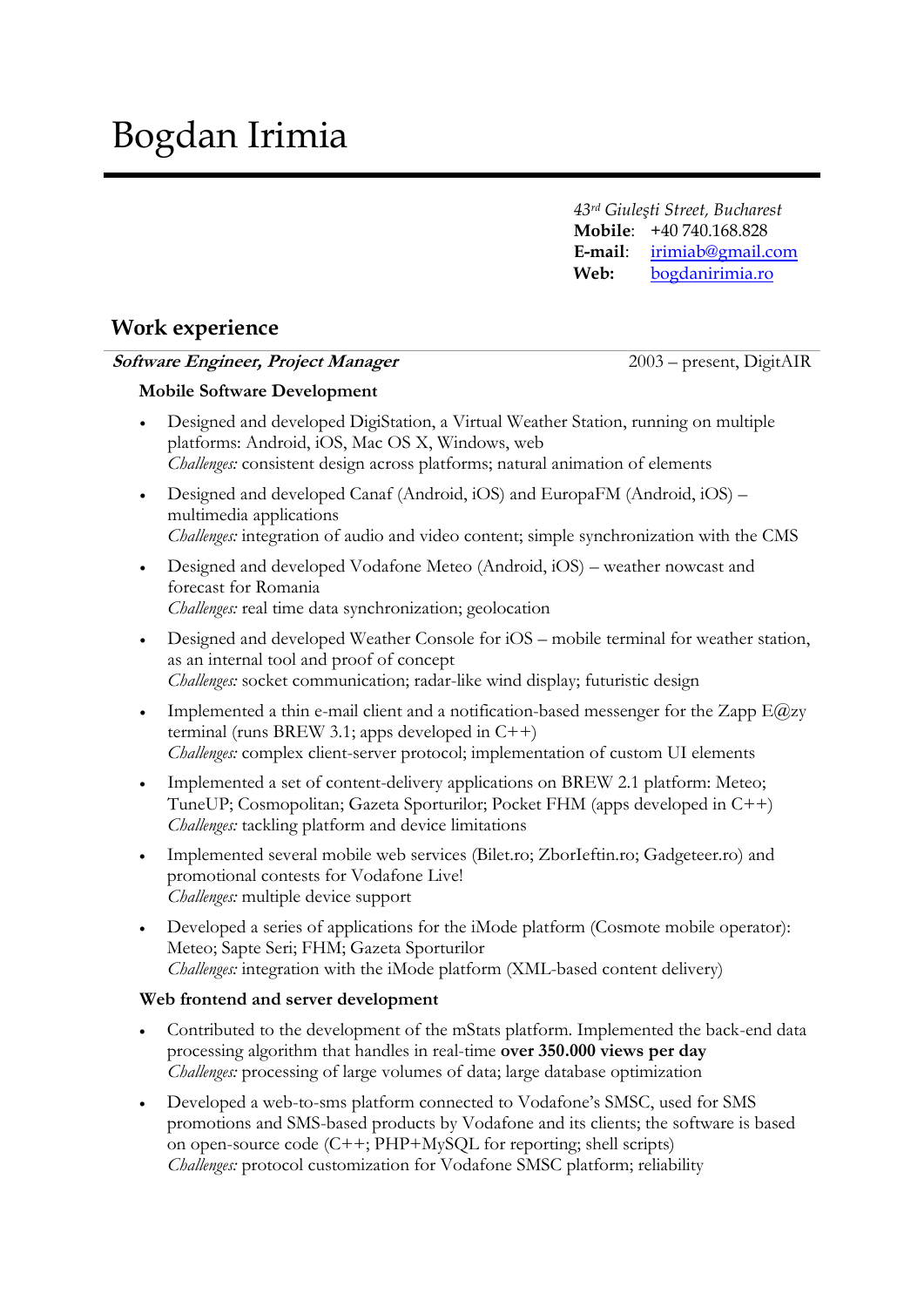- Developed the Weather Data Repository (mRepo) weather data aggregation and processing; graphic products aggregation and processing; data editing; clients administration (PHP+MySQL; XML-RPC services; Perl for backend processing) *Challenges:* integration of multiple data sources; aggregation of heterogeneous information
- Contributed to development of MeteoRomania.net web site (based on Drupal CMS) *Challenges:* high workload (over 50.000 views per day); complex data organization

- Implemented several web projects:
	- www.intelligent-ideas.com (using Drupal CMS)
	- www.pda-shop.ro and www.smartpda.ro (based on OpenCart)
	- www.demirare.ro (collaborative blog based on WordPress)
	- www.sportwettenfuxx.de (with 3 more collaborators, using Drupal CMS)

- Implemented a web interface for monitoring the ecological parameters for several rivers in Suceava County (pilot project, web-based)
- Implemented a  $C++$  application for computing atmospheric sounding reports
- Implemented an administrative section for the National Meteorological Institute's communication system (Visual Basic)

## **Education**

**Research project** 2007 – 2010, "Politehnica" University, Bucharest

Study area: "Real Time Control for Non-Linear Processes" Contributed to 5 articles published in accredited publications Co-authored the book "Practical Solutions for Non-Linear Processes Control"

**Master of Science** 2006 – 2008, "Politehnica" University, Bucharest

Study area: "Advanced Automation" Dissertation paper: "Numerical position control in a non-linear system"

**Graduated with maximum grade**

**Bachelor of Science** 2001 – 2006, "Politehnica" University, Bucharest

Automatic Control and Computers Faculty Diploma of Engineer in Automation and Systems Engineering **Graduated with a top-10 grade in my faculty**

# **Technical Skills**

- Mobile software development: Android (Java); iOS (Objective-C); BREW (C++)
- Good knowledge of mobile technologies, trends and devices
- General programming: C++; .NET Framework; Perl; Java
- Web programming: PHP; MySQL; JavaScript
- General IT skills: Unix administration
- Algorithms: image processing; large datasets processing
- System engineering: process identification; requirements analysis; algorithm design; automated control; performance analysis

**Software Engineer, Owner** 2006 – 2009, Clip Media Solutions

**Software Engineer** 2001 – 2003, Starckrom